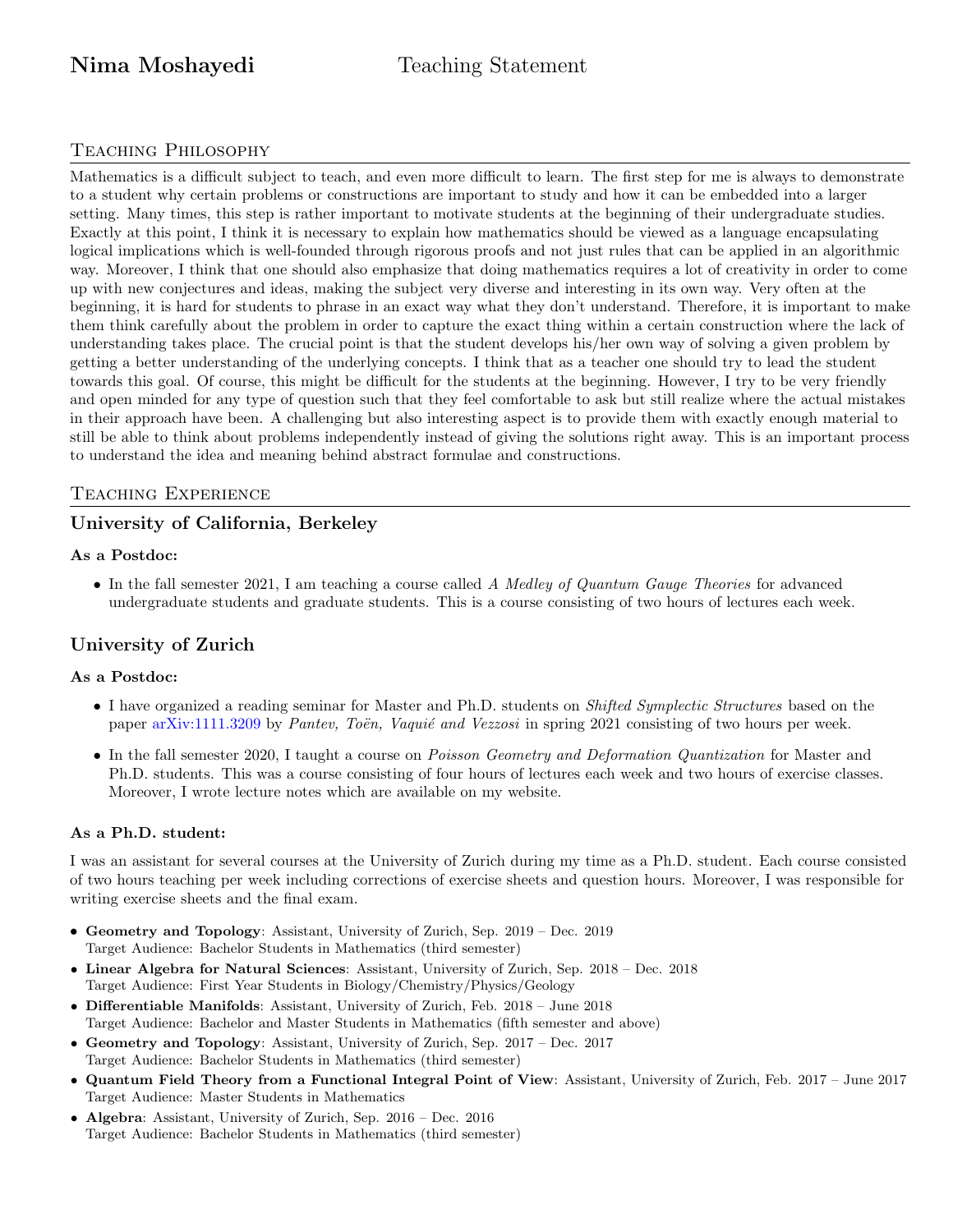#### As a B.Sc. / M.Sc. student:

- Foundation Course for Mathematics and Physics: Assistant, University of Zurich, Sep. 2015 High school Students who want to study Mathematics or Physics
- Analysis for Natural Sciences: Assistant, University of Zurich, Sep. 2015 Dec. 2015 Target Audience: First Year Students in Biology/Chemistry/Physics/Geology
- Stochastics for Natural Sciences: Assistant, University of Zurich, Feb. 2015 June 2015 Target Audience: First Year Students in Biology/Chemistry/Physics/Geology
- Analysis for Natural Sciences: Assistant, University of Zurich, Sep. 2014 Dec. 2014 Target Audience: First Year Students in Biology/Chemistry/Physics/Geology

Moreover, I have organized several seminars at different levels. Each seminar consisted of a two hours session per week where a student gave a presentation on a chosen topic including one-to-one meetings with students for answering questions and helping them to prepare their talk.

- Symplectic Geometry: Seminar instructor, University of Zurich, Feb. 2020 June 2020 Target Audience: Bachelor and Master Students in Mathematics
- Euclidean Geometry: Seminar instructor, University of Zurich, Feb. 2019 June 2019 Target Audience: First Year Students in Mathematics
- Selected Topics in Quantum Field Theory: Seminar, University of Zurich, Feb. 2017 June 2017 Target Audience: Master Students in Mathematics

# ETH Zurich

#### As a M.Sc. student:

I was a teaching assistant for a first year course on Linear Algebra. It consisted of two hours teaching including corrections of exercise sheets. Moreover, I have organized additional two hours of session each week for further questions, discussions and additional material. I have also written lecture notes with additional exercises (in German).

- Linear Algebra II: Assistant, ETH Zurich, Feb. 2016 June 2016 Target Audience: First Year Students in Mathematics and Physics
- Linear Algebra I: Assistant, ETH Zurich, Sep. 2015 Dec. 2015 Target Audience: First Year Students in Mathematics and Physics

### Supervision of Students

I have supervised various students, either for a semester thesis, semester project, or a master thesis. With each student I have spend many hours for discussions and explaining. Additionally, I have corrected their final work and provided them with many different comments and remarks.

### Supervision of Students

- Xiangling Xu: ETH Zurich, Semester thesis (Master level): [Constructing the Quantum BCOV Theory on Calabi–Yau Manifolds](https://drive.google.com/file/d/16s6qlq_LJjJJSU2m-0DkpzsACGbFzBpP/view?usp=sharing), Nov. 2021, official advisor: Prof. Dr. Giovanni Felder
- Davide Saccardo: ETH Zurich, Master thesis: [Globalization of the Rozansky–Witten model in the BV-BFV formalism](https://drive.google.com/file/d/1KfERWCZnyZvEnp-TBJXO3RI027DBa1cJ/view?usp=sharing), June 2021, official advisor: Prof. Dr. Thomas Willwacher
- Raphaël Binda: ETH Zurich, Semester thesis (Master level): [Global Gauge Conditions in the Batalin-Vilkovisky Formalism](https://drive.google.com/file/d/179et0VYg4jRhWo0TIJmU1LG5QlTKWu8v/view), Oct. 2020, official advisor: Prof. Dr. Matthias Gaberdiel
- Fabio Musio: University of Zurich, Master thesis: [Computation of Kontsevich Weights of Connection and Curvature Graphs for](https://drive.google.com/file/d/1x398eUNv2mSNmODLmZ2SCls_J9Erhob8/view) [Symplectic Poisson Structures](https://drive.google.com/file/d/1x398eUNv2mSNmODLmZ2SCls_J9Erhob8/view), Dec. 2019, official advisor: Prof. Dr. Alberto S. Cattaneo
- Davide Saccardo: ETH Zurich, Semester thesis (Master level): [Short Star Products for Filtered Quantization](https://drive.google.com/file/d/1uEemL_eD-WGBwxdY8EipHCmXw0S8MKlD/view), Dec. 2019,official advisor: Prof. Dr. Giovanni Felder
- Aurelia Schumacher: University of Zurich, Master thesis on Strict Deformation Quantization, ongoing, official advisor: Prof. Dr. Alberto S. Cattaneo
- Zhongyu Zhang: ETH Zurich, Semester project (Master level) on the paper [arXiv:1801.04525](https://arxiv.org/abs/1801.04525) of Ezra Getzler called Covariance in the Batalin-Vilkovisky formalism and the Maurer-Cartan equation for curved Lie algebras, ongoing, no official advisor needed
- Hugo Burkardt: ETH Zurich, Master thesis on *equivariant BV formalism*, ongoing, official advisor: Prof. Dr. Thomas Willwacher
- Kaylee Graham: UC Berkeley, Project (graduate level) on *Logarithms and deformation quantization*, ongoing
- Ivan Burbano: UC Berkeley, Project (graduate level) on JT gravity in the BV-BFV formalism, ongoing